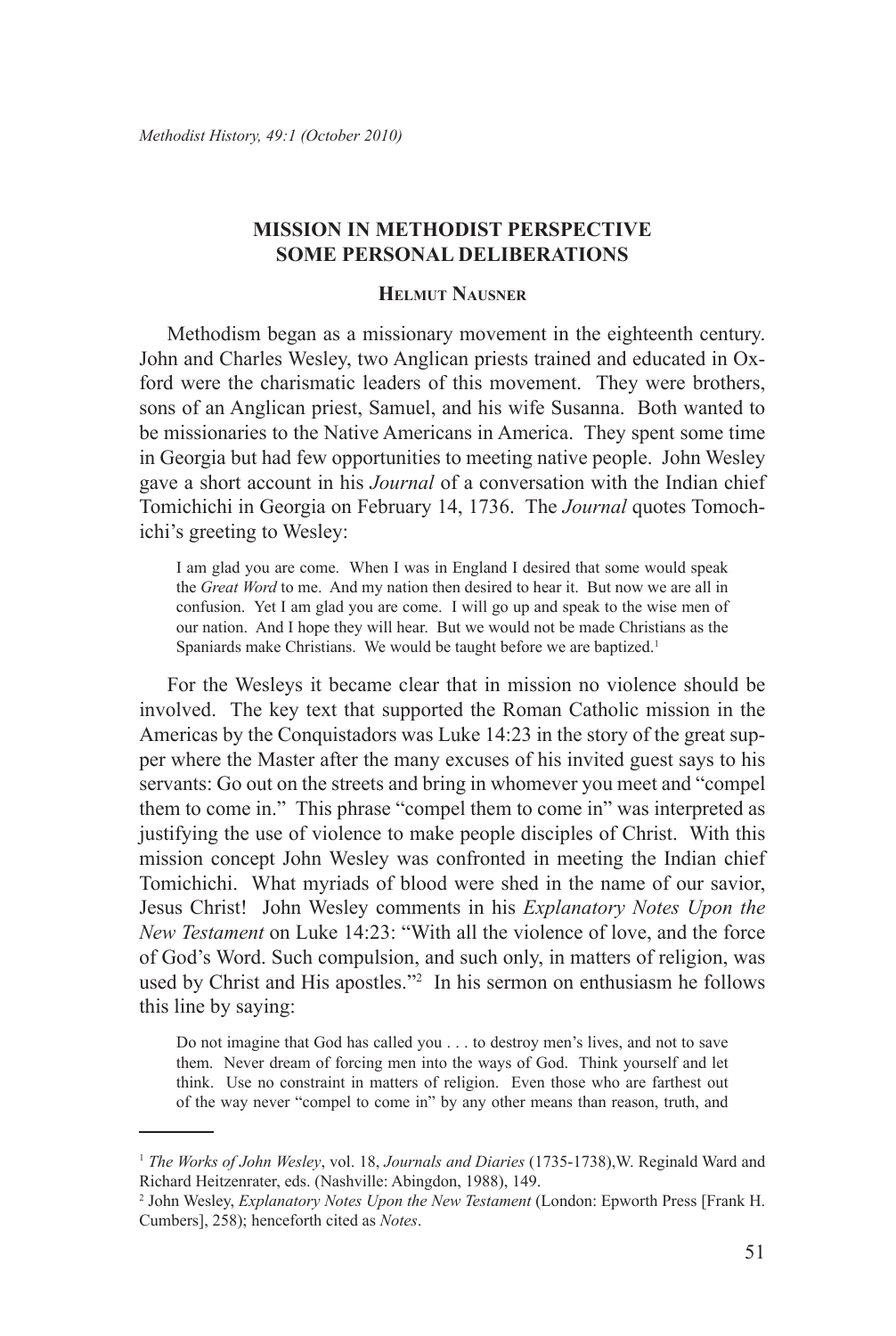$love<sup>3</sup>$ 

These insights are still valid. Who ever is engaged in mission, this person should know and take to heart that the only means in trying to win people for God's kingdom are reason, truth, and love.

The second point is the way Wesley related his missionary enterprise to the established church in England and to later Methodists to other churches. According to Dr. Albert C. Outler's brilliant address, "Do Methodists Have a Doctrine of the Church?", John Wesley's conversion experience at Aldersgate was just one important step in his spiritual development. He discovered his true vocation in Bristol, almost a year later, when he reluctantly accepted the invitation of George Whitefield to take over his mission of preaching in the open air. Wesley preached at several places around Bristol where thousands of people gathered eagerly listening and apparently hearing the gospel in his preaching. Lives were changed. The revival has begun. John Wesley himself was changed through this experience. Professor Outler sums this up by saying:

Up to this point the story is full of anxiety, insecurity, [and] futility. Hereafter, the instances of spiritual disturbances drop off sharply and rarely recur, even in the full records of a very candid man . . . . At Aldersgate he had passed from virtual to real faith, from hoping to having. Edwards and Whitefield had shown him that the word rightly preached bears visible fruit. And now, before his eyes, was a harvest of such fruit. What happened was that he had preached faith until others had it, and now his own was confirmed by theirs! For the next half-century, in failure and triumph, tumult and peace, obloquy and fame, the picture rarely varies: a man with an overmastering mission, acutely self-aware but rarely ruffled, often in stress but always secure on a rock-steady foundation.<sup>4</sup>

Before Wesley began his preaching in the open air he wrote a letter to a former Oxford Methodist colleague, the Rev. John Clayton, who has criticized him for "intermeddling in another's office" and "assembling Christians who are none of [your] charge to sing psalms and pray and hear the Scriptures expounded thinking it hard to justify doing this in other men's parishes, upon catholic principles." Wesley answered:

Permit me to speak plainly. If by *catholic* principles you mean any other than *scriptural*, they weigh nothing with *me*. I allow no other rule, whether of faith or practice, than the Holy Scriptures. But on scriptural principles I do not think it hard to justify whatever I do. God in Scripture commands me, according to my power, to instruct the ignorant, reform the wicked, confirm the virtuous. Men forbid me to do this in another's parish; that is, in effect, to do it at all. Whom then shall I hear? God or man? "If it be just to obey man rather than God, judge you." (Acts 5:29) "A dispensation of the gospel is committed to me, and woe is me if I preach not the gospel." (1 Cor. 9:16-19) But where shall I preach it upon the principles you mention? Why, not in Europe, Asia, Africa, or America; not in any of the Christian parts, at least, of the habitable earth. For all these are, after a sort, divided into parishes. If it be said, "Go back then to the heathens from whence you came," nay, but neither could

<sup>&</sup>lt;sup>3</sup> The Works of John Wesley, vol. 2, Sermons II, Albert Outler, ed. (Nashville: Abingdon, 1985), 59.

<sup>4</sup> Albert Outler, *John Wesley*, Albert Outler, ed. (New York: Oxford UP, 1964), 17-18.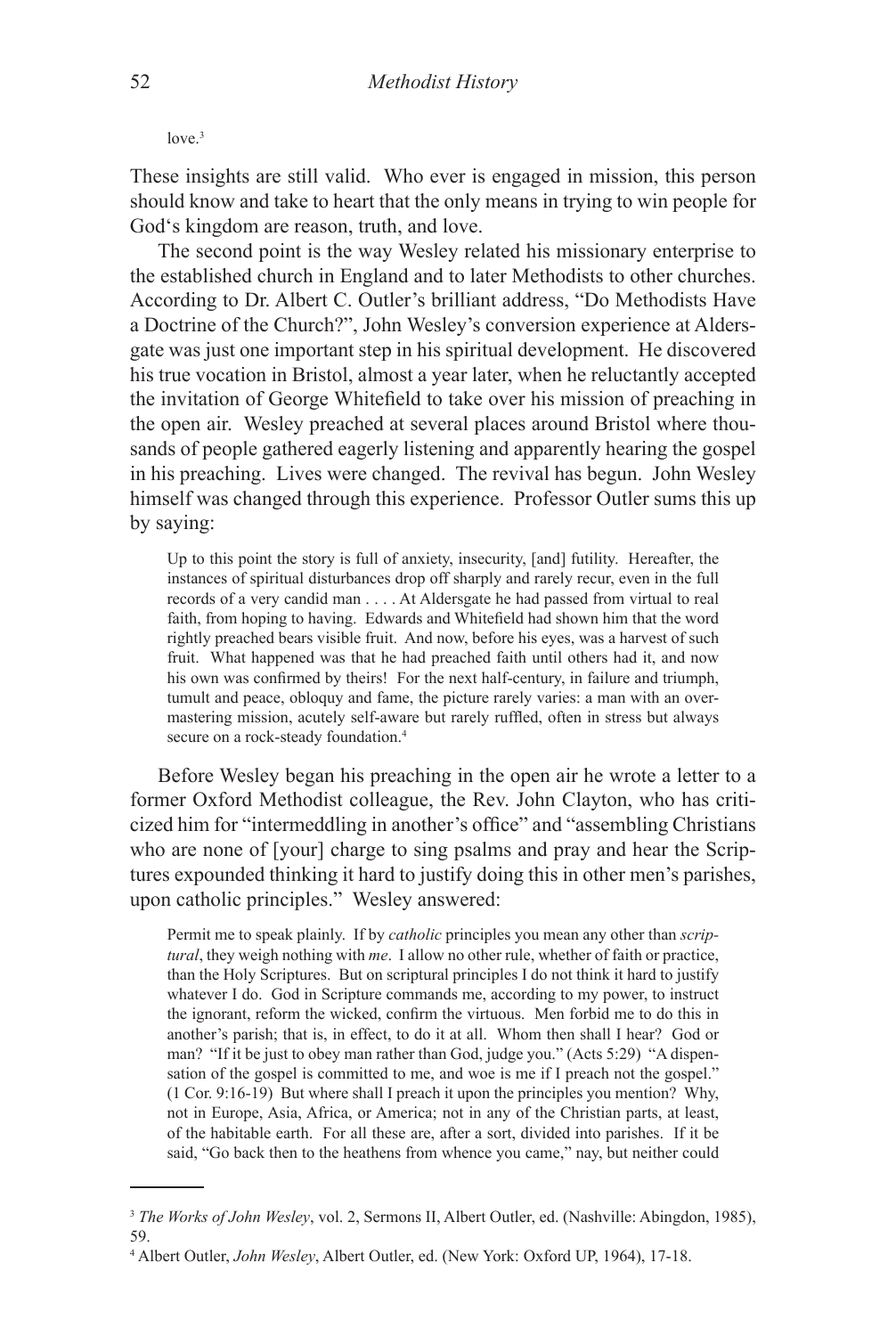I now (on your principles) preach to them; for all the heathens in Georgia belong to the parish either of Savannah or Fredricia. Suffer me now to tell you *my* principles in this matter. I look upon all the world as my parish; thus far I mean, that in whatever part of it I am, I judge it meet, right, and my bounden duty to declare unto all that are willing to hear the glad tidings of salvation. This is the work which I know God has called me to. And sure I am that his blessing attends it. Great encouragement have I therefore to be faithful in fulfilling the work he hath given me to do. His servant I am, and as such am employed (glory be to him) day and night in his service.<sup>5</sup>

Wesley shows the universality of the gospel. The gospel is meant to be shared with everybody, "for God so loved the *world*, that he gave his only begotten Son . . ." (John 3,16). But at the same time the respect of the freedom of the individual person is expressed: ". . . all that are willing to hear the glad tidings of salvation." No attempt to manipulate or overrun the listener. Wesley had to defend this position against critics almost all his life, but his position was clear. He argued in support of his lay assistants' and his role: we are ". . . messengers of God to those who are Christians in name but heathens in heart and life, to call them back to that from which they are fallen, to real, genuine Christianity."6 He could answer clerical protests that this involved the invasion of other men's parishes by pointing to his own collegiate ordination in Oxford which has given him an extra parochial license. This license he extended to his lay preachers—for preaching and teaching only, not for the administration of the sacraments.<sup>7</sup>

Methodist preachers in all European countries were not believed that they just wanted to call people from a state of unbelief to "real, genuine Christianity." In all European countries, church territories have been defined and divided into parishes so the approach of Methodist preachers was considered more or less as invasion. But Methodism was never interested in expanding church territories, it never owned such. Methodism existed and lived by the love of many individual persons who have experienced the joy of being saved by God's love and grace and having received new life in forgiveness of sins and then were living to God in holiness and righteousness all the days of their life.<sup>8</sup> By preaching the gospel regardless of church territories or parishes they reminded the established or national churches that having defined church territories and parishes this doesn't say anything about the need of the people or the spiritual quality of their lives. The thousands of miners who flocked to hear John Wesley preach didn't care about parishes. They never were in church before and were totally estranged from the church.

There is another important aspect I want to mention. It was never a tendency in Methodism to condemn or judge other religious groups or churches.

<sup>5</sup> *The Works of John Wesley*, vol. 25, Letters I, 1721-1739, Frank Baker, ed. (Oxford: Clarendon Press, 1980), 615-616.

<sup>6</sup> John Wesley, *A Preservative Against Unsettled Notions in Religion* (1758), quoted by Albert Outler in *John Wesley*, Albert Outler, ed. (New York: Oxford UP, 1964), 20.

<sup>7</sup> Outler observed, "Wesley seems to have held the view that his Oxford ordinantion conferred on him the *ius ubique praedicandi*, the right of preaching everywhere" (Outler, *John Wesley*, 21).

<sup>8</sup> See Luke 1:75.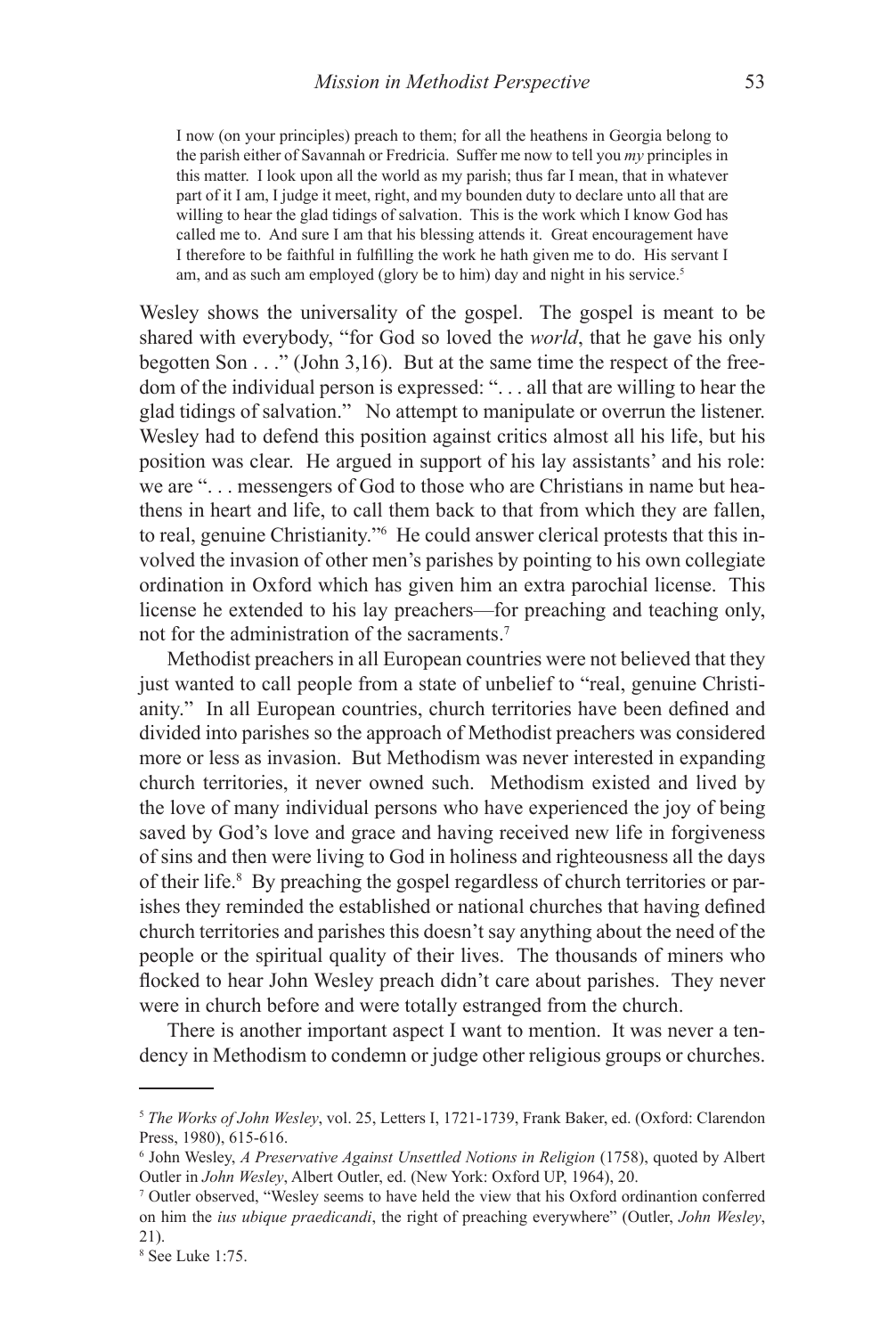In the *Large Minutes* the question was raised: Are we not Dissenters? And the answer was:

No: although we call sinners to repentance in all places of God's dominion: and although we frequently use extemporary prayer, and unite together in a religious society; yet we are not Dissenters in the only sense which our law acknowledges, namely, those who renounce the service of the Church. We do not, we dare not, separate from it. We are not Seceders, nor do we bear any resemblance to them. We set out upon quite opposite principles. The Seceders laid the very foundation of their work in judging and condemning others; we laid the foundation of our work in judging and condemning ourselves. They begin every where with showing their hearers how fallen the Church and ministers are: we begin every where with showing our hearers how fallen they are themselves.<sup>9</sup>

In this spirit Wesley wrote and talked about the Church, the one, holy, catholic, and apostolic Church. In his sermon "Of the Church" (1785) he says: "The catholic or universal church is all the persons in the universe whom God has so called out of the world as to entitle them to the preceding character; as to be 'one body,' united by 'one spirit'; having 'one faith, one hope, one baptism; one God and Father of all, who is above all, and through all, and in them all.'"10 In his understanding of the church believers in dissenting churches and even in the Roman-catholic church were not excluded. Wesley lived and showed an ecumenical attitude and spirit long before the ecumenical movement began.

My third point is Wesley's relation to the world. In the memorial service after the death of John Wesley which the Rev. Dr. Thomas Coke held in Baltimore on May 1, 1791, and in Philadelphia on May 8, 1791, he summed up his detailed description of the immense work and contribution to the church universal Wesley has made with the Latin phrase *Wesley contra mundum* Wesley against the World.<sup>11</sup> Wesley was not interested to bring individual parishes to new life (church growth programs would not have been supported by him because too much self centered) but saw his task to bring the gospel to the world. It makes a big difference if one looks at the world as his or her area of work or if your congregation and your church is your world. In the *Large Minutes* the question was raised, "What may we reasonably believe to be God's design in raising up the preachers called Methodists?" And the answer given was: "Not to form any new sect; but to reform the nation,

<sup>&</sup>lt;sup>9</sup> "Minutes of Several Conversations between the Rev. Mr. Wesley and others; from the year 1744 to the year 1789," *The Works of the Rev. John Wesley, A.M.*, Third American Complete and Standard Edition from the latest London Edition with the last corrections of the Author by John Emory, vol. V (New York: Carlton & Phillips, 1853), 227.

<sup>10</sup> *The Works of John Wesley*, vol. 3, Sermons III, Albert Outler, ed. (Nashville: Abingdon, 1986), 50.

<sup>11</sup> Quoted by Martin Schmidt*, John Wesley, Band II, Das Lebenswerk John Wesleys* (Zürich: Gotthelf-Verlag, 1966), 413. This phrase was used in the old church to describe the role of bishop Athanasius. John Wesley himself uses this phrase in one of his last letters (February 24, 1791) to Wilberforce encouraging him to go on in his fight against slavery.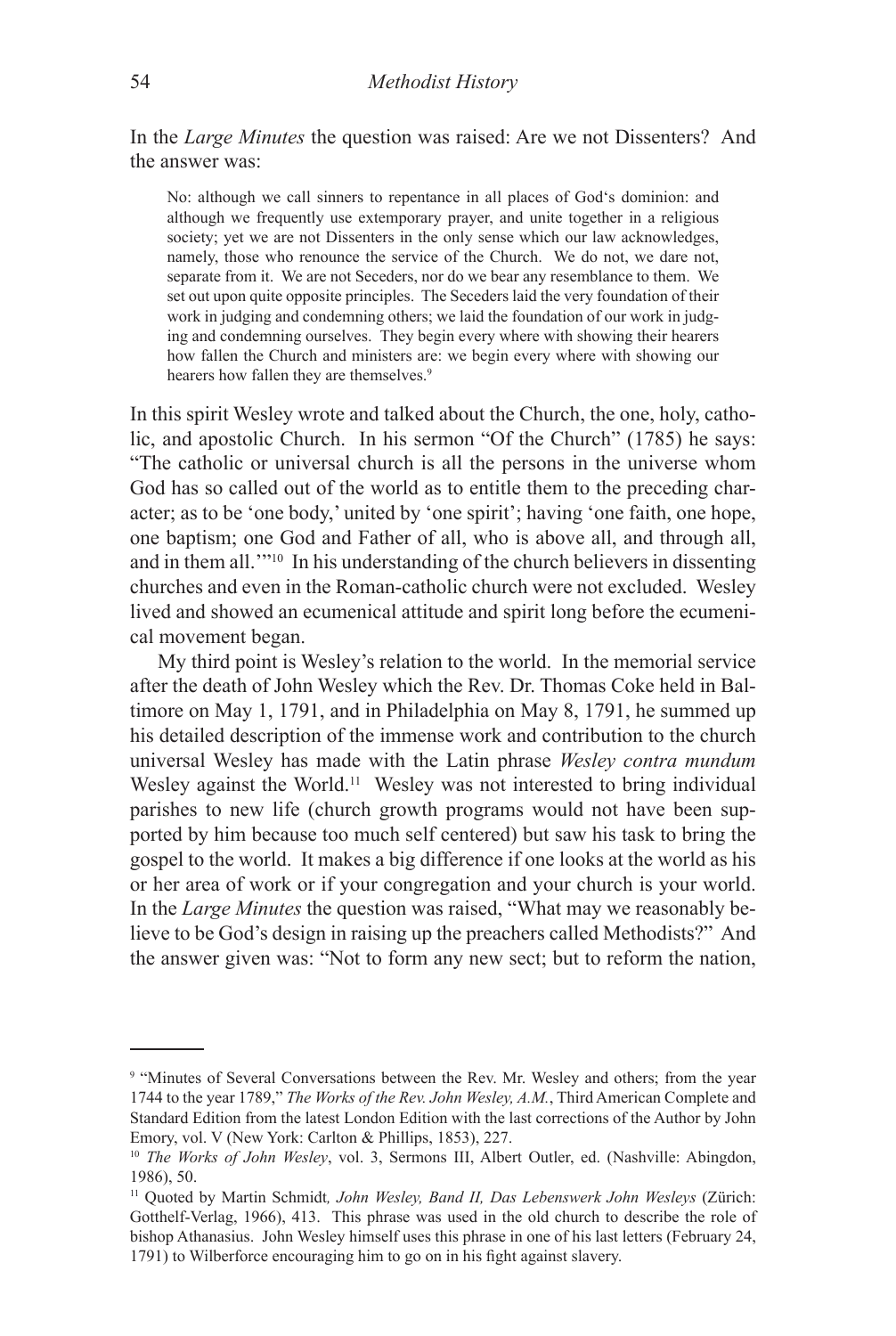particularly the Church; and to spread scriptural holiness over the land."<sup>12</sup> The bishops Thomas Coke and Francis Asbury who published the *Discipline* of 1798 with explanatory notes used this phrase from the *Large Minutes* in their preface with a slight change. They wrote: "We humbly believe that God's design in raising up the preachers called Methodists, in America, was to reform the continent, and spread scripture-holiness over these lands."13 They changed "nation" into "continent" and dropped the words "particularly the Church" because there was no church anymore, no established church in the new republic, but holiness was still at stake. Both clearly understood what they were called to and what their task was. The General Rules can be seen as an example how Wesley helped his people to live in this world a holy life:

First: By doing no harm, by avoiding evil of every kind, especially that which is most generally practiced . . . . Secondly: By doing good; by being in every kind merciful after their power; as they have opportunity, doing good of every possible sort, and as far as possible, to all men . . . . Thirdly: By attending upon all the ordinances of God; such are: The public worship of God. The ministry of the Word, either read or expounded, The Supper of the Lord. Family and private prayer. Searching the Scriptures. Fasting or abstinence.<sup>14</sup>

All three rules belong essentially together, none can be lived and practiced without the other. There is always a tendency in human beings to pick out one of the rules and push the others in the background thus avoiding the tension that exists between these rules. But this tension is the heartbeat of Christian life.

An eighty year old John Wesley wrote a sermon in 1783 on Isaiah 11:9: "The earth shall be full of the knowledge of the Lord, as the waters cover the sea." Later the sermon was given the title "The General Spread of the Gospel." In this sermon Wesley expresses the hope that what God has done to individuals; he can do to nations also. "Now in the same manner as God has converted so many to himself without destroying their liberty, he *can* undoubtedly convert whole nations or the whole world."15 John Wesley was convinced that "the holy lives of the Christians will be an argument they [the Muslims and other non-Christians] will not know how to resist; seeing the Christians steadily and uniformly practice what is agreeable to the law written in their own hearts, their prejudices will quickly die away, and they will gladly receive "the truth as it is in Jesus" (cf. Eph. 4:21).<sup>16</sup> Whatever

<sup>&</sup>lt;sup>12</sup> "Minutes of Several Conversations between the Rev. Mr. Wesley and others; from the year 1744 to the year 1789," *The Works of the Rev. John Wesley, A.M*., Third American Complete and Standard Edition from the latest London Edition with the last corrections of the Author by John Emory, vol. V (New York: Carlton & Phillips, 1853), 212.

<sup>13</sup> *The Methodist Discipline of 1798 including the Annotations of Thomas Coke and Francis Asbury*, facsimile ed. Frederick Norwood, ed. (Rutland, VT: Academy Books, 1979), III.

<sup>&</sup>lt;sup>14</sup> *The Book of Discipline of the United Methodist Church 2008* (Nashville: The United Methodist Publishing House, 2008), 72-74.

<sup>&</sup>lt;sup>15</sup> *The Works of John Wesley*, vol. 2, Sermons II, Albert Outler, ed. (Nashville: Abingdon, 1985), 490.

<sup>16</sup> *The Works of John Wesley*, 496.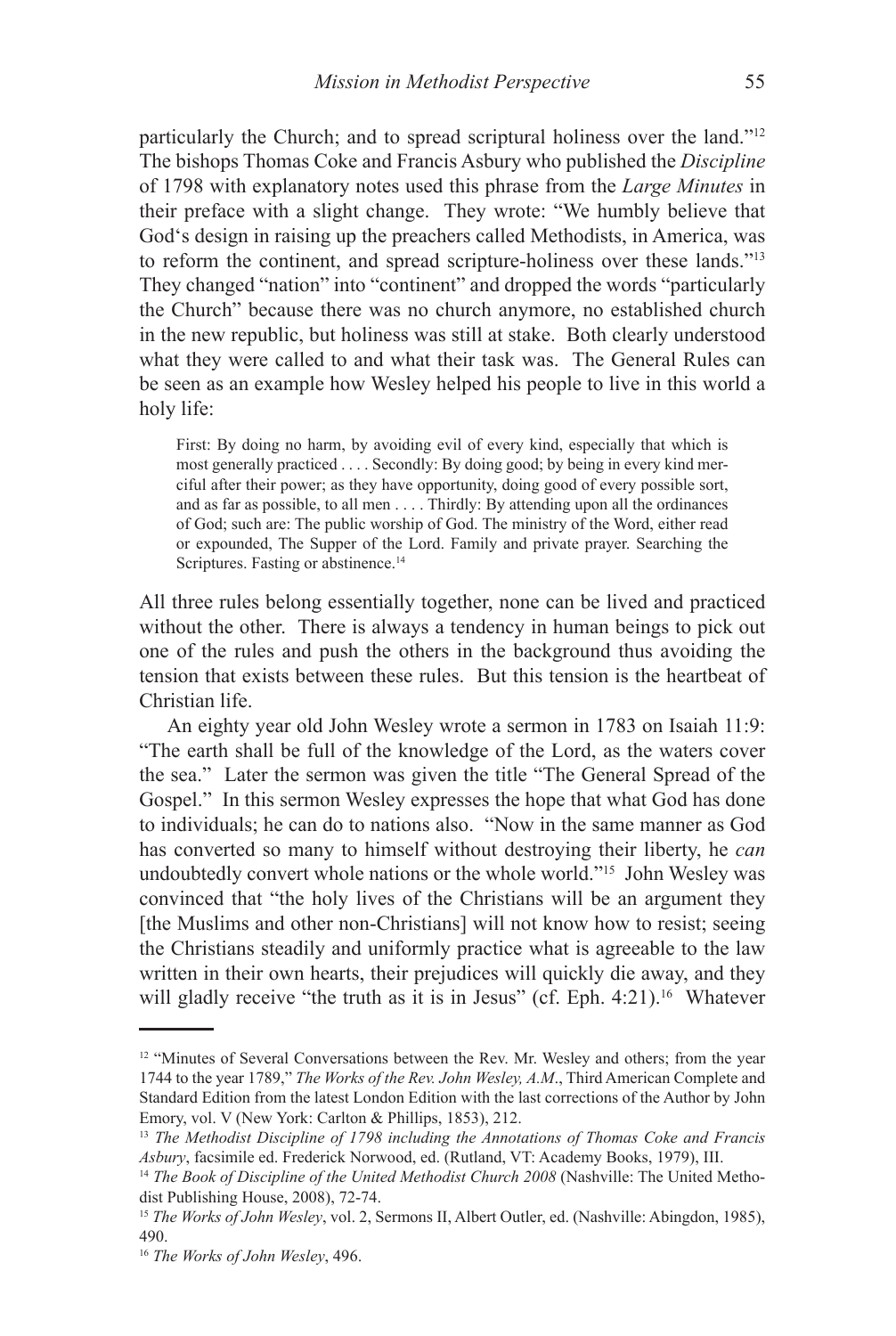we might think about Wesley's vision no one will deny that the world and each nation in it needs people whose lives are determined by "experimental knowledge and love of God, by inward and outward holiness."17 At least John Wesley had great expectations toward God, and he taught his people to expect much from God. The General Rules are misunderstood if they are not seen in the light of one sentence in the opening paragraph defining Methodist societies as "a company of men having the form and seeking the power of godliness."18 Still, every person on the way to ordained ministry who wants to become a member of an Annual Conference will be asked the question: "Do you expect to be made perfect in love in this life?"19 It is a kind of tragedy that this question was inaccurately translated in the German translation of the *Discipline*. Almost until the end of the twentieth century the question, translated back into English, read "Do you expect to become perfect in love in this life?" The biblical supported expectation toward God was omitted. How much of such expectation toward God is still alive in our church? Do you expect anything from God? Or do you consider yourself a selfmade person in every aspect?

Since General Conference 1996 the phrase of "making disciples" is used in defining the role of the local church and the whole church as such. Here again translation is misleading. "Making disciples" communicates an understanding as if it is our doing; as we make money and make cars so we make disciples. In 1999, I wrote a little study on "making disciples." I quote from that work:

Scripture is clear that this change is accomplished by God. In John 3:3, Jesus speaks about being born again. John Wesley comments: "In this solemn discourse, our Lord shows that no external profession, no ceremonial ordinances, or privileges of birth, could entitle any to the blessings of the Messiah's kingdom: that an entire change of heart, as well as of life, was necessary for that purpose; that this could only be wrought in man by the almighty power of God." And in 2 Corinthians 5:17, where Paul speaks about the new creation that happens within those who are in Christ Jesus, Wesley comments: "There is a new creation—only the Power that makes a world can make a Christian."

John Wesley could clearly distinguish between what only God can do and what we as believers and followers of Jesus are called to do. In the preface of his *Explanatory Notes Upon the New Testament* he informs the reader on what principles he has translated and which other theologians he has consulted and quoted, he also mentions how scripture was used to "inflame the hearts of Christians against each other." And then he describes a touching ecumenical vision, "Would to God that all the party names and unscriptural phrases and forms which have divided the Christian world were forgot, and that we all agree to sit down together, as humble, loving disciples, at the feet of our common Master, to hear His word, to imbibe His spirit, and to tran-

<sup>17</sup> *The Works of John Wesley*, 493.

<sup>&</sup>lt;sup>18</sup> *The Book of Discipline of the United Methodist Church 2008* (Nashville: The United Methodist Publishing House, 2008), 72.

<sup>19</sup> *The Book of Discipline of the United Methodist Church 2008*, 235.